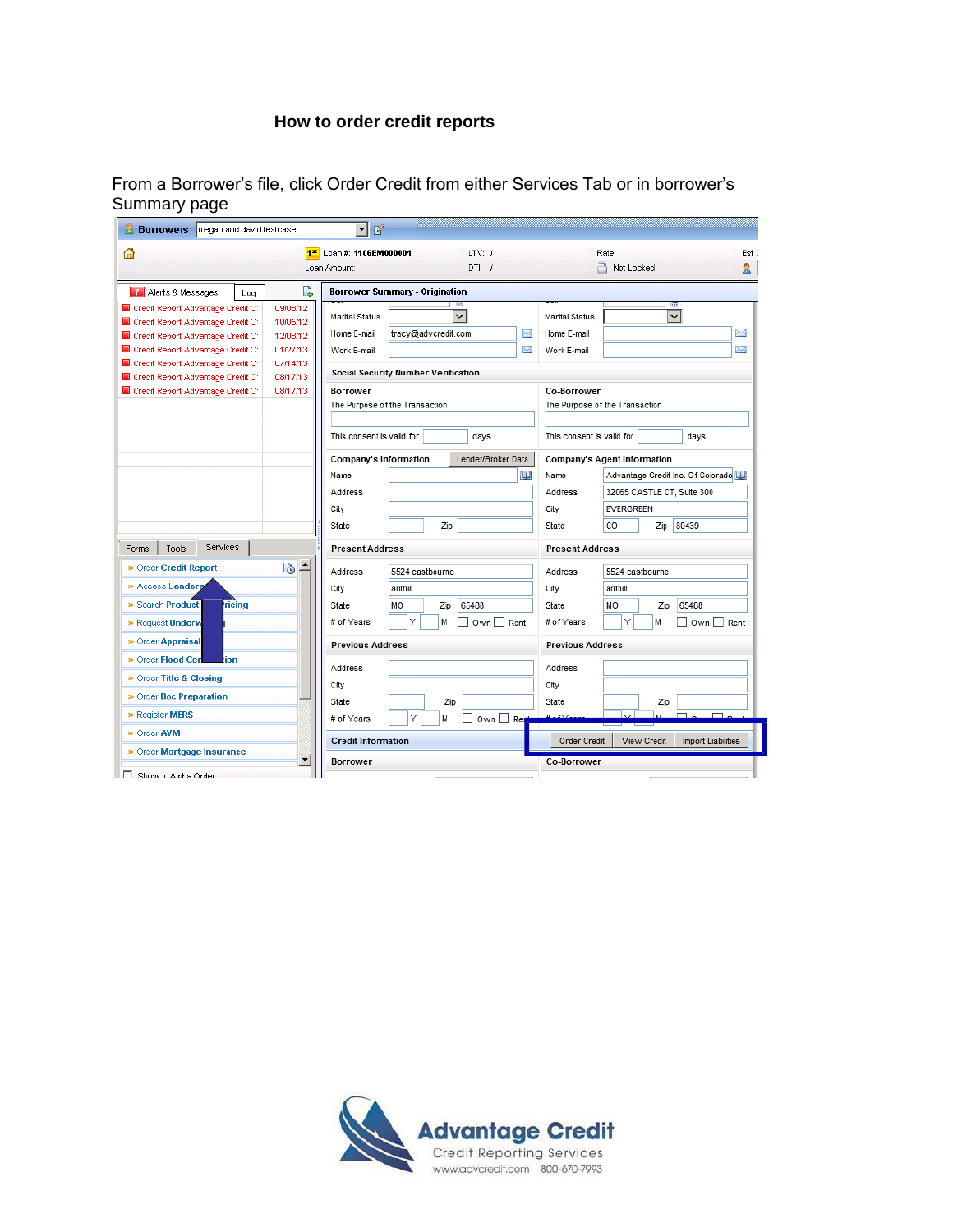If Advantage Credit, Inc. is not listed under the My Providers tab, then click on the All Providers tab to add

| <b>Credit Report</b>                | ⊠         |
|-------------------------------------|-----------|
| My Providers   All Providers        |           |
| Select a provider and click Submit. |           |
| Advantage Credit, Inc.              | More info |
|                                     |           |
|                                     |           |
|                                     |           |
|                                     |           |
|                                     |           |
|                                     |           |
|                                     |           |
|                                     |           |
|                                     |           |
|                                     |           |
|                                     |           |
| Remove from My List<br>Submit       | Cancel    |

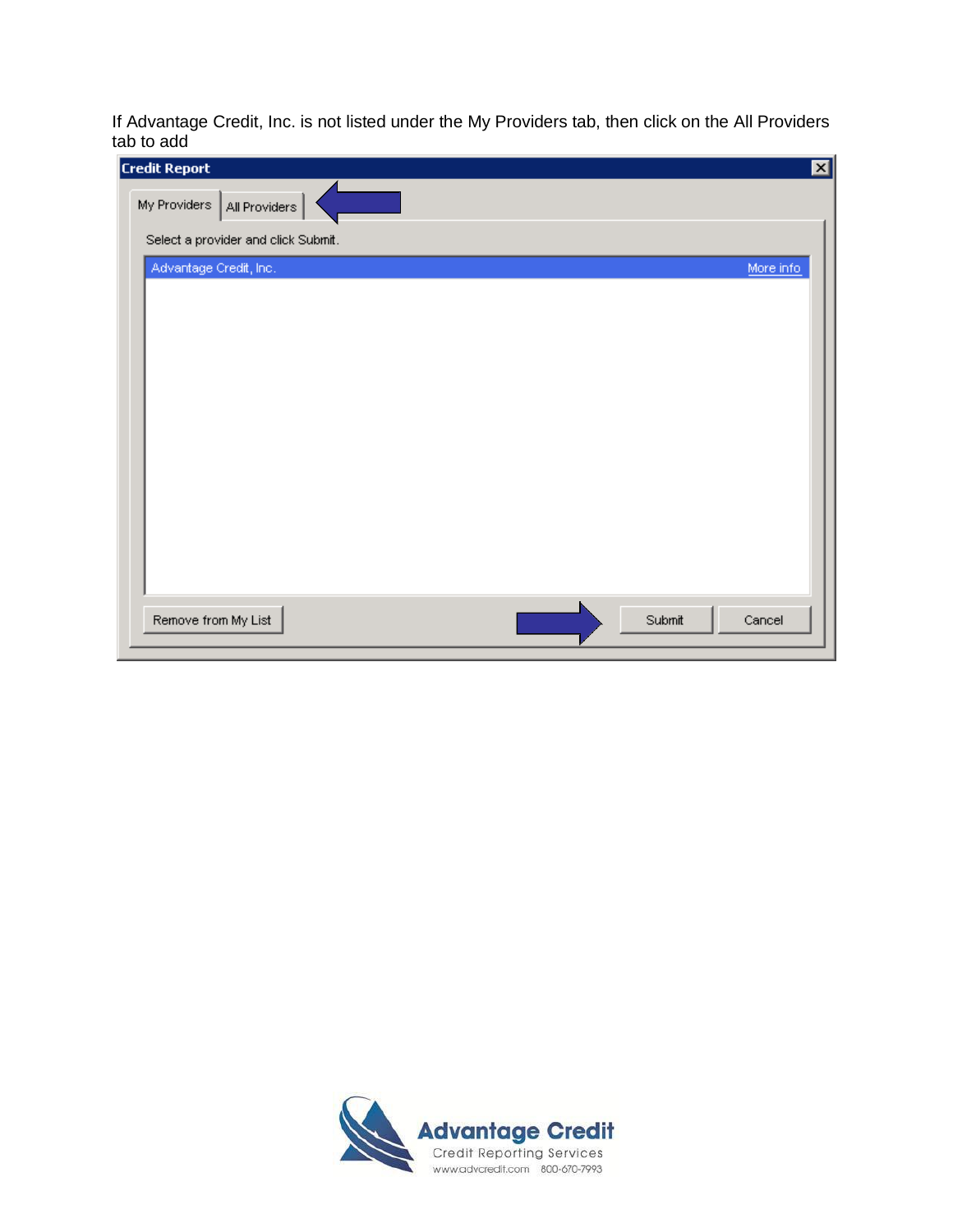Choose Advantage Credit, Inc. on the All Providers tab and click Add to My List

| My Providers<br>Select the provider you wish to use and click Submit. To learn more about a provider, click the More info link next to |             |
|----------------------------------------------------------------------------------------------------------------------------------------|-------------|
| the provider's name.<br>Search by Company Name:                                                                                        | Reset<br>Go |
| Accurate Financial Services                                                                                                            | More info.  |
| <b>ACRAnet</b>                                                                                                                         | More info.  |
| ACRAnet (CBS Branch)                                                                                                                   | More info   |
| ACRAnet (Financial Dimensions Branch)                                                                                                  | More info   |
| ACRAnet (New York Branch)                                                                                                              | More info   |
| ACRAnet - CARS                                                                                                                         | More info   |
| ACRAnet - CDS                                                                                                                          | More info   |
| Advantage Credit Bureau (Powered by SharperLending)                                                                                    | More info.  |
| Advantage Credit, Inc.                                                                                                                 | More info.  |
| Advantage Plus Credit Reporting, Inc.                                                                                                  | More info   |
| Alliance 2020, Inc.                                                                                                                    | More info   |
| Amaesing Credit Solutions (Powered by ISS)                                                                                             | More info   |
| American Reporting Company, LLC (Powered by MeridianLink)                                                                              | More info   |

Click back to My Providers Tab, select Advantage Credit, Inc. and click Submit

| <b>Select Borrower</b> | $\vert x \vert$                  |
|------------------------|----------------------------------|
| Borrower               | CoBorrower                       |
| megan testoase         | david testcase                   |
|                        |                                  |
|                        | <b>Select Borrower(s) Click</b>  |
|                        | <b>Next</b>                      |
|                        |                                  |
|                        |                                  |
|                        |                                  |
|                        |                                  |
|                        |                                  |
|                        |                                  |
|                        |                                  |
|                        |                                  |
|                        |                                  |
|                        | $<$ Back<br>Cancel<br>Next >     |
|                        |                                  |
|                        | <b>Advantage Credit</b>          |
|                        | <b>Credit Reporting Services</b> |
|                        | www.advcredit.com 800-670-7993   |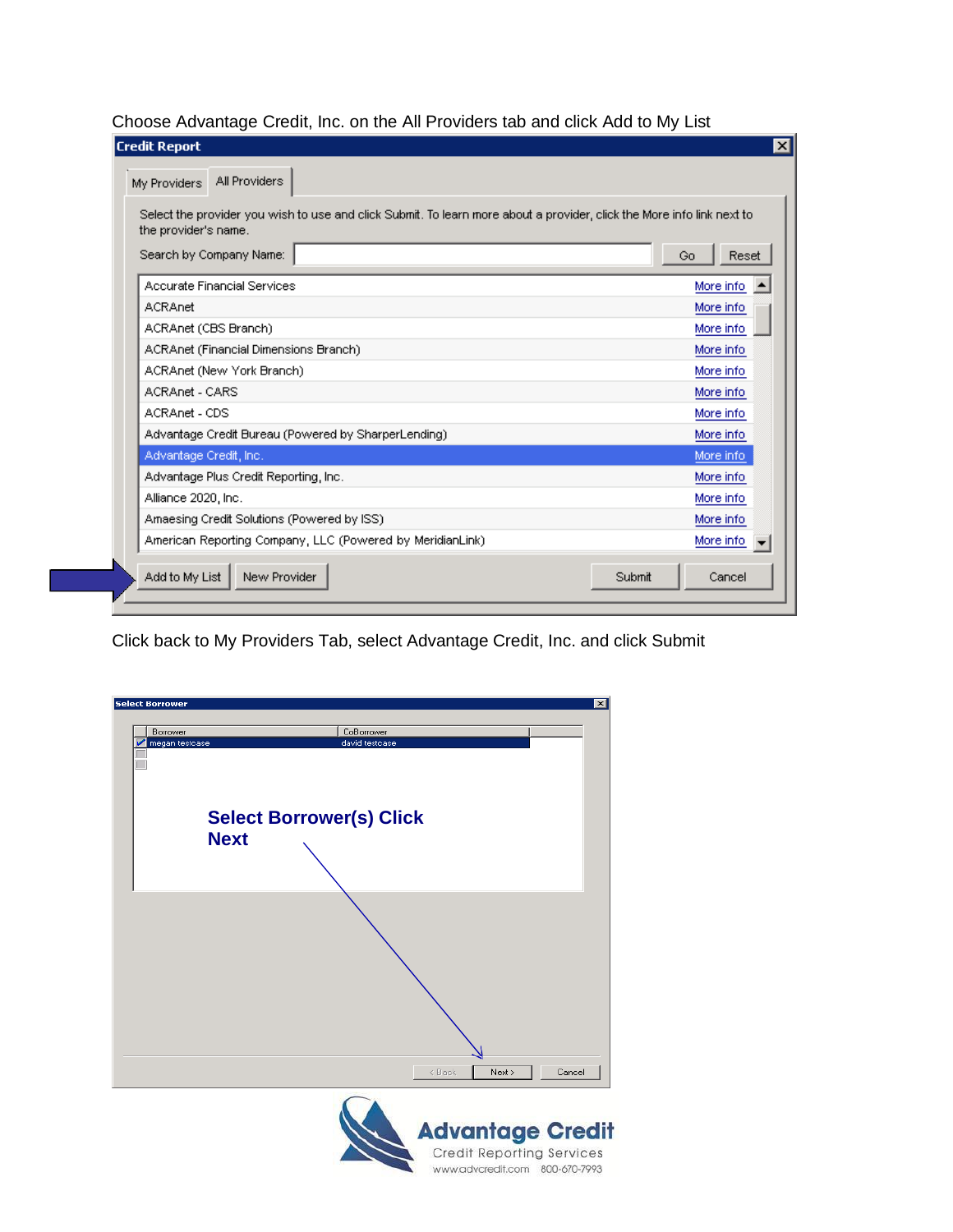# **Encompass® by Ellie Mae® Order Page**

## **Report Types**

**Consumer Credit** –Standard Credit Report

**Mortgage Only** – Mortgage Only report (no tradelines uploaded into Encompass)

**Refresh** – LQI report (no scores)

**UDN** – Undisclosed Debt Notification

| <b>Credit Report Request</b> |                        |                           |                                  |                          | ×l                                          |
|------------------------------|------------------------|---------------------------|----------------------------------|--------------------------|---------------------------------------------|
| Credit Agency:               | Advantage Credit, Inc. |                           |                                  |                          |                                             |
| Username:                    | evergreen              | Report Type:              | Consumer Credit                  | $\overline{\phantom{a}}$ | Order new report,<br>unless existing report |
| Password:                    |                        | Order Method:             | Consumer Credit<br>Mortgage Only |                          | is 30 days old or<br>less.                  |
| Branch ID:                   |                        | Report On:                | l Refresh i<br>IUDN.             |                          |                                             |
|                              | Save Password          |                           |                                  |                          |                                             |
|                              |                        | Options:                  |                                  |                          | Credit Bureaus:                             |
| File Number:                 | 2669066                | FICO Score<br> ⊽          |                                  |                          | $\nabla$ Experian                           |
| Requested By:                | tracy                  | <b>Fraud Search</b><br> ⊽ |                                  |                          | $ \nabla $ Equifax                          |
| Loan Number:                 | 1410EM000001           | ⊮                         | Get Fannie Mae Reference ID      |                          | $\nabla$ Trans Union                        |

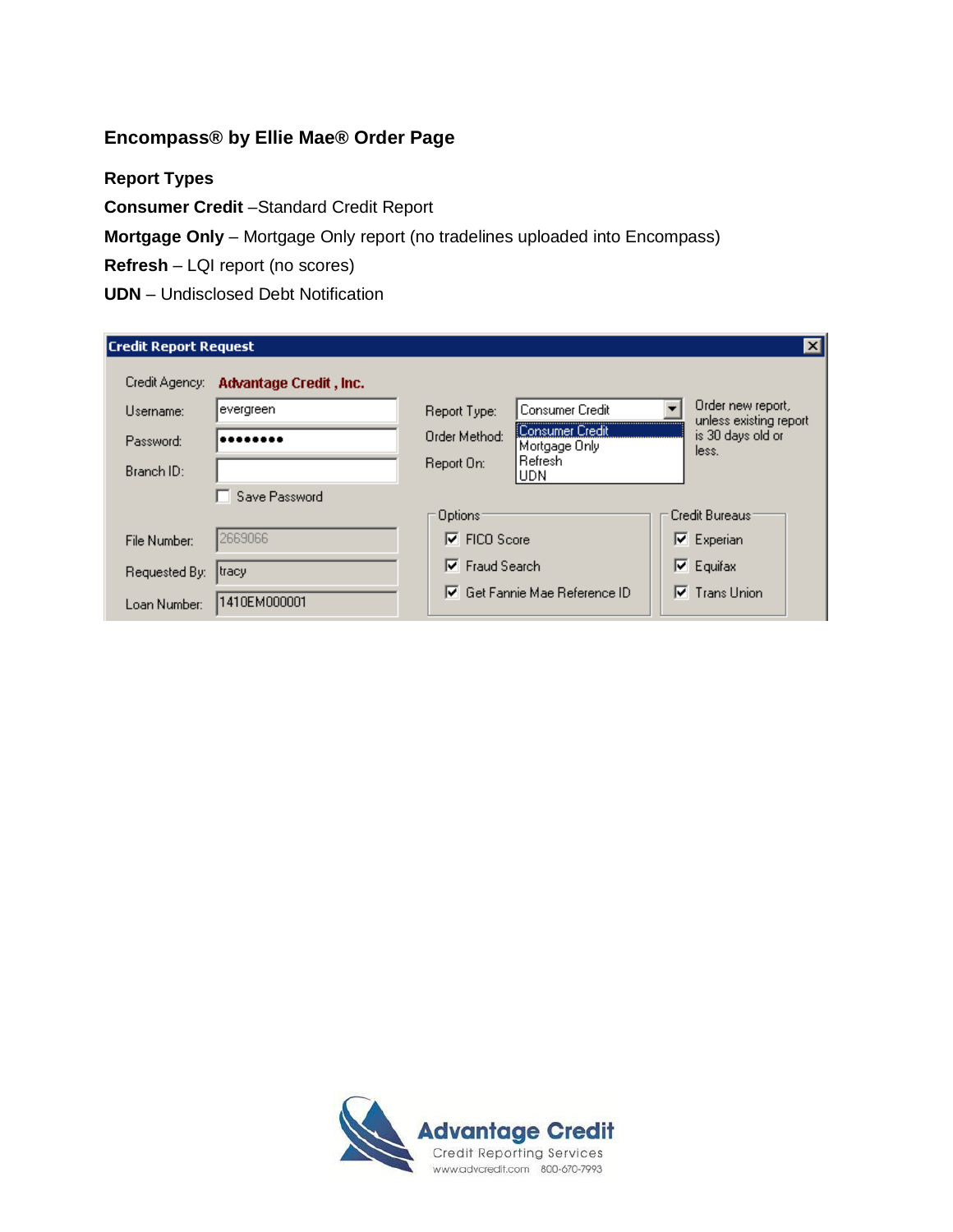## **Order Method**

Request **New Report** and under Credit Bureaus - click all 3 Credit Bureaus and Click Finish

Request **Default,** UNLESS there is an existing report in our system that is less than 30 days

**Retrieve Existing** system will recognize the original borrower's SS# and file # to identify and bring over the existing file (the credit report must be less than 30 days old or you will be required to pull a new report).

#### **Import from Website Upgrade**

Use this if you have more than one credit report in our system. This will open up a field: FILE NUMBER beneath the Password IF you use this selection – you MUST type a file number in this field or the system will automatically pull a new report

#### **Upgrade** Add a spouse or a bureau

You must first add the co-borrower on the 1003, then save the file.

| <b>Credit Report Request</b> |                        |                                                                        | $\vert x \vert$                             |
|------------------------------|------------------------|------------------------------------------------------------------------|---------------------------------------------|
| Credit Agency:               | Advantage Credit, Inc. |                                                                        |                                             |
| Username:                    | evergreen              | Consumer Credit<br>Report Type:                                        | Order new report,<br>unless existing report |
| Password:                    |                        | Order Method:<br>Default Report                                        | is 30 days old or                           |
| Branch ID:                   |                        | New Report<br>Report On:<br>Default Report                             | less.                                       |
|                              | Save Password          | Retrieve Existing Report<br>Import from website<br>Options:<br>Upgrade | edit Bureaus:                               |
| File Number:                 | 2669066                | ⊽<br>FICO Score                                                        | $\nabla$ Experian                           |
| Requested By:                | tracy                  | <b>Fraud Search</b><br>⊽                                               | $\nabla$ Equifax                            |
| Loan Number:                 | 1410EM000001           | $\nabla$ Get Fannie Mae Reference ID                                   | $\nabla$ Trans Union                        |
|                              |                        |                                                                        |                                             |

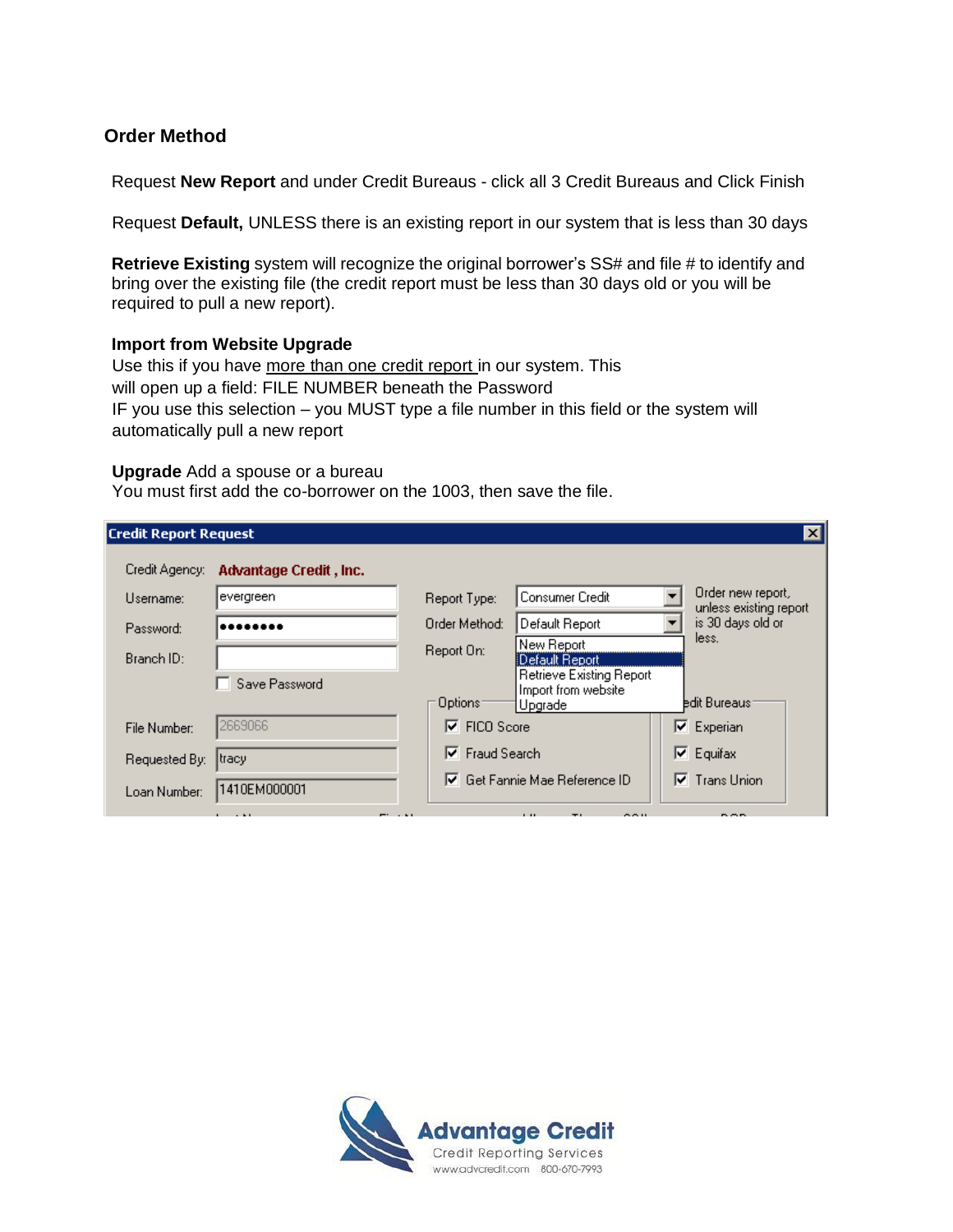| Status is Pending. Waiting 6 seconds                   |  |
|--------------------------------------------------------|--|
|                                                        |  |
| Request sent. Waiting for repl}'<br><u> : Cancel</u> I |  |

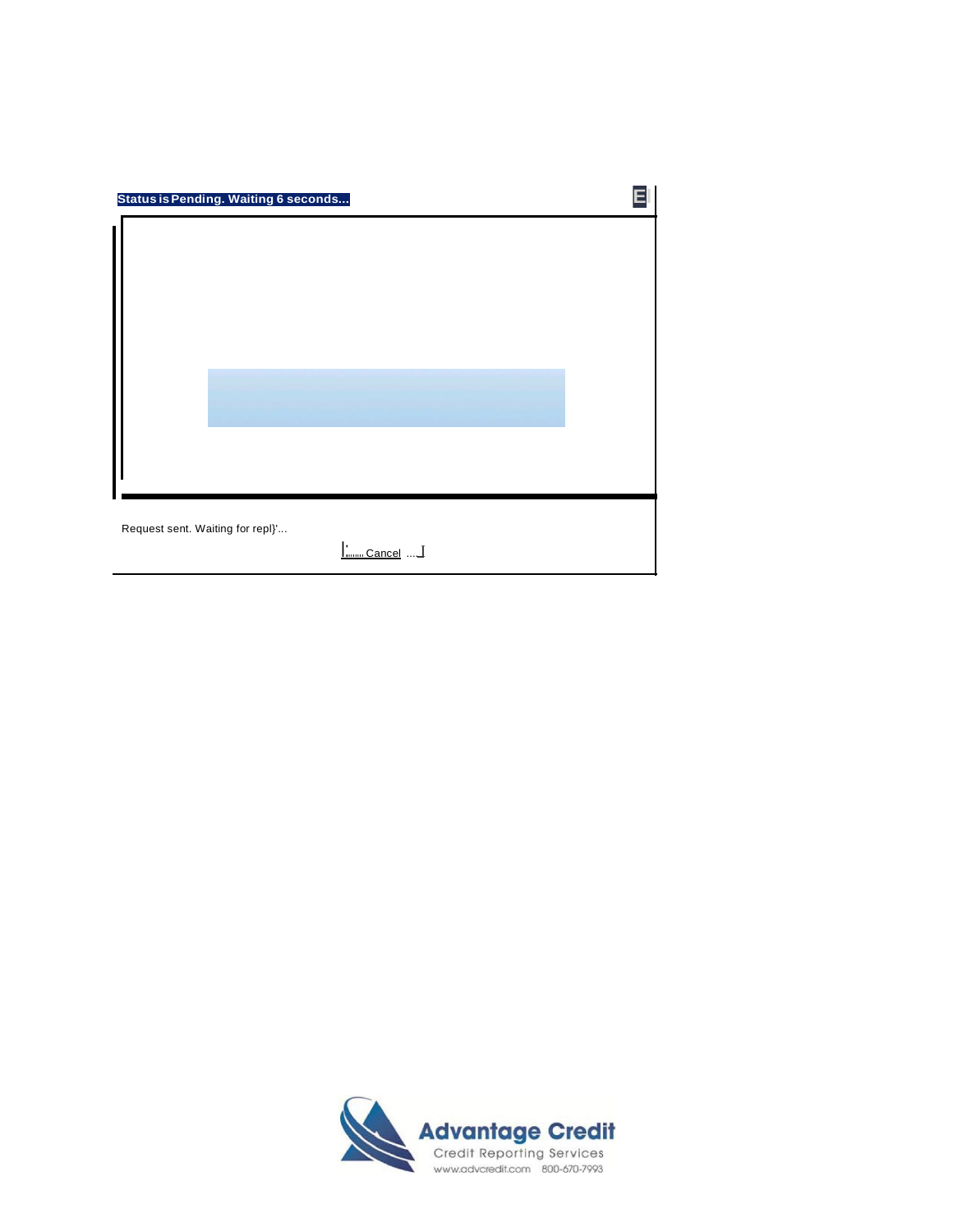| Encompass360 - Build 8.1.0.3 - acapp02 - tracy - 3000307374<br>Encompass<br>View<br>Services View | Help                                    |                          |                                    |                                                    |                           |                                          | $ \Box$ $\times$                     |
|---------------------------------------------------------------------------------------------------|-----------------------------------------|--------------------------|------------------------------------|----------------------------------------------------|---------------------------|------------------------------------------|--------------------------------------|
| Pipeline<br>Loan<br>Home                                                                          | Services View                           | Contacts<br>Dashboard    | Reports                            |                                                    |                           |                                          |                                      |
|                                                                                                   |                                         |                          |                                    |                                                    |                           |                                          |                                      |
| $\triangle$<br>中中<br>R.<br>Ø                                                                      |                                         |                          |                                    |                                                    |                           |                                          |                                      |
|                                                                                                   |                                         |                          |                                    |                                                    |                           |                                          |                                      |
|                                                                                                   |                                         |                          |                                    |                                                    |                           |                                          |                                      |
|                                                                                                   |                                         |                          |                                    |                                                    |                           |                                          |                                      |
|                                                                                                   |                                         |                          |                                    |                                                    |                           |                                          |                                      |
|                                                                                                   | <b>Advantage Credit</b>                 |                          |                                    |                                                    |                           |                                          |                                      |
|                                                                                                   | Credit Reporting Services               |                          |                                    |                                                    |                           |                                          | <b>INFILE CREDIT REPORT</b>          |
| SEND TO: Evergreen Credit - - 1101099                                                             |                                         |                          |                                    | REQUESTED BY: HAPPY DAZE                           |                           | FILE #:                                  | 2166468                              |
|                                                                                                   | 32065 CASTLE COURT, EVERGREEN, CO 80439 |                          | DATE:                              | 8/21/2013                                          |                           | <b>REF.#:</b><br><b>REPOSITORIES: XP</b> | 1308EM000003                         |
|                                                                                                   |                                         |                          |                                    |                                                    |                           |                                          |                                      |
|                                                                                                   |                                         |                          |                                    | <b>APPLICANT INFORMATION</b>                       |                           |                                          |                                      |
| <b>APPLICANT:</b>                                                                                 | TESTCASE, JANET                         |                          |                                    |                                                    | 000-00-0003               |                                          |                                      |
| <b>CURRENT ADDRESS:</b>                                                                           |                                         |                          | 19 FOREST DRIVE, ANTHILL, MO 65488 |                                                    |                           |                                          |                                      |
|                                                                                                   |                                         |                          |                                    |                                                    |                           |                                          |                                      |
|                                                                                                   |                                         |                          |                                    | <b>MORTGAGE SUMMARY</b>                            |                           |                                          |                                      |
|                                                                                                   |                                         |                          | <b>TYPE</b>                        | <b>APPLICANT</b>                                   | <b>CO-APPLICANT</b>       |                                          |                                      |
|                                                                                                   |                                         |                          | # OF 30 DAY MTG DELINQ             | $\bf{0}$                                           |                           |                                          |                                      |
|                                                                                                   |                                         |                          | # OF 60 DAY MTG DELINQ             | $\bf{0}$                                           |                           |                                          |                                      |
|                                                                                                   |                                         |                          | # OF 90 DAY MTG DELINQ             | $\bf{0}$                                           |                           |                                          |                                      |
|                                                                                                   |                                         |                          | # OF INQUIRIES                     | 0                                                  |                           |                                          |                                      |
|                                                                                                   |                                         |                          | <b>TRADELINE COUNT</b>             | 19                                                 |                           |                                          |                                      |
|                                                                                                   |                                         |                          |                                    | OPEN ACCOUNTS                                      |                           |                                          |                                      |
| CREDITOR<br>Ε<br>ACCT#                                                                            |                                         | RPTD<br>OPEN<br>LAST ACT | LIMIT/MC<br><b>BALANCE</b>         | PAST-DUE<br><b>TERMS</b>                           | #MONTHS<br><b>HISTORY</b> | 30/60/90                                 | TYPE<br><b>STATUS</b>                |
| в<br><b>SM SERVICING</b><br>ACCT000025                                                            |                                         | 07/13<br>03/11           | \$4000<br>\$4282                   | <b>UNKM</b><br>$\bf{0}$<br>$\overline{\mathbf{r}}$ | 29<br>00                  | 0/0/0                                    | EDU<br>AS AGREED                     |
|                                                                                                   |                                         | 07/12                    |                                    |                                                    |                           |                                          | <b>XP/TU/EF</b>                      |
| PAYMENT DEFERRED; COLLATERAL: DEFERRED<br>TO 12182009                                             |                                         |                          |                                    |                                                    |                           |                                          |                                      |
| B<br><b>SM SERVICING</b><br>ACCT000037                                                            |                                         | 07/13<br>03/12           |                                    |                                                    |                           | 0/0/0                                    | EDU<br>AS AGREED                     |
|                                                                                                   |                                         | 07/12                    |                                    | See Below for details on these                     |                           |                                          | <b>XP/TU/EF</b>                      |
| PAYMENT DEFERRED; COLLATERAL: DEFERRED<br>TO 12182009                                             |                                         |                          |                                    | links                                              |                           |                                          |                                      |
| <b>SM SERVICING</b><br>в<br>ACCT000052                                                            |                                         | 07/13<br>05/13           | \$2685                             | $\overline{\mathbf{?}}$                            | 00                        | <b><i><u>Ururu</u></i></b>               | EDU<br>AS AGREED                     |
|                                                                                                   |                                         | 05/13                    |                                    |                                                    |                           |                                          | <b>XP/TU/EF</b>                      |
| PAYMENT DEFERRED; COLLATERAL: DEFERRED<br>TO 11162009                                             |                                         |                          |                                    |                                                    |                           |                                          |                                      |
| <b>B</b> SMSERVICING<br>ACCT000026                                                                |                                         | 07/13<br>03/11           | \$2625<br>\$2625                   | <b>UNKM</b><br>$\bf{0}$<br>$\overline{\mathbf{r}}$ | 29<br>00                  | 0/0/0                                    | EDU<br>AS AGREED                     |
|                                                                                                   |                                         | 07/12                    |                                    |                                                    |                           |                                          | <b>XP/TU/EF</b>                      |
| PAYMENT DEFERRED; COLLATERAL: DEFERRED<br>TO 12182009                                             |                                         |                          |                                    |                                                    |                           |                                          |                                      |
| <b>B</b> SMSERVICING<br>ACCT000051                                                                |                                         | 07/13<br>05/13           | \$2334<br>\$2334                   | <b>UNKM</b><br>$\bf{0}$<br>$\overline{\mathbf{r}}$ | 01<br>00                  | 0/0/0                                    | EDU<br>AS AGREED                     |
|                                                                                                   |                                         | 05/13                    |                                    |                                                    |                           |                                          | <b>XP/TU/EF</b>                      |
| PAYMENT DEFERRED; COLLATERAL: DEFERRED<br>TO 11162009                                             |                                         |                          |                                    |                                                    |                           |                                          |                                      |
| B<br><b>SM SERVICING</b><br><b>ACCT000038</b>                                                     |                                         | 07/13<br>03/12           | \$2625<br>\$1750                   | <b>UNKM</b><br> 0 <br>$\ddot{\phantom{0}}$         | 16<br>$\Omega$            | 0/0/0                                    | EDU<br>AR AGREED                     |
| Done                                                                                              |                                         |                          |                                    |                                                    |                           |                                          | 67 07/11 12:36* Wednesday, 8/21/2013 |

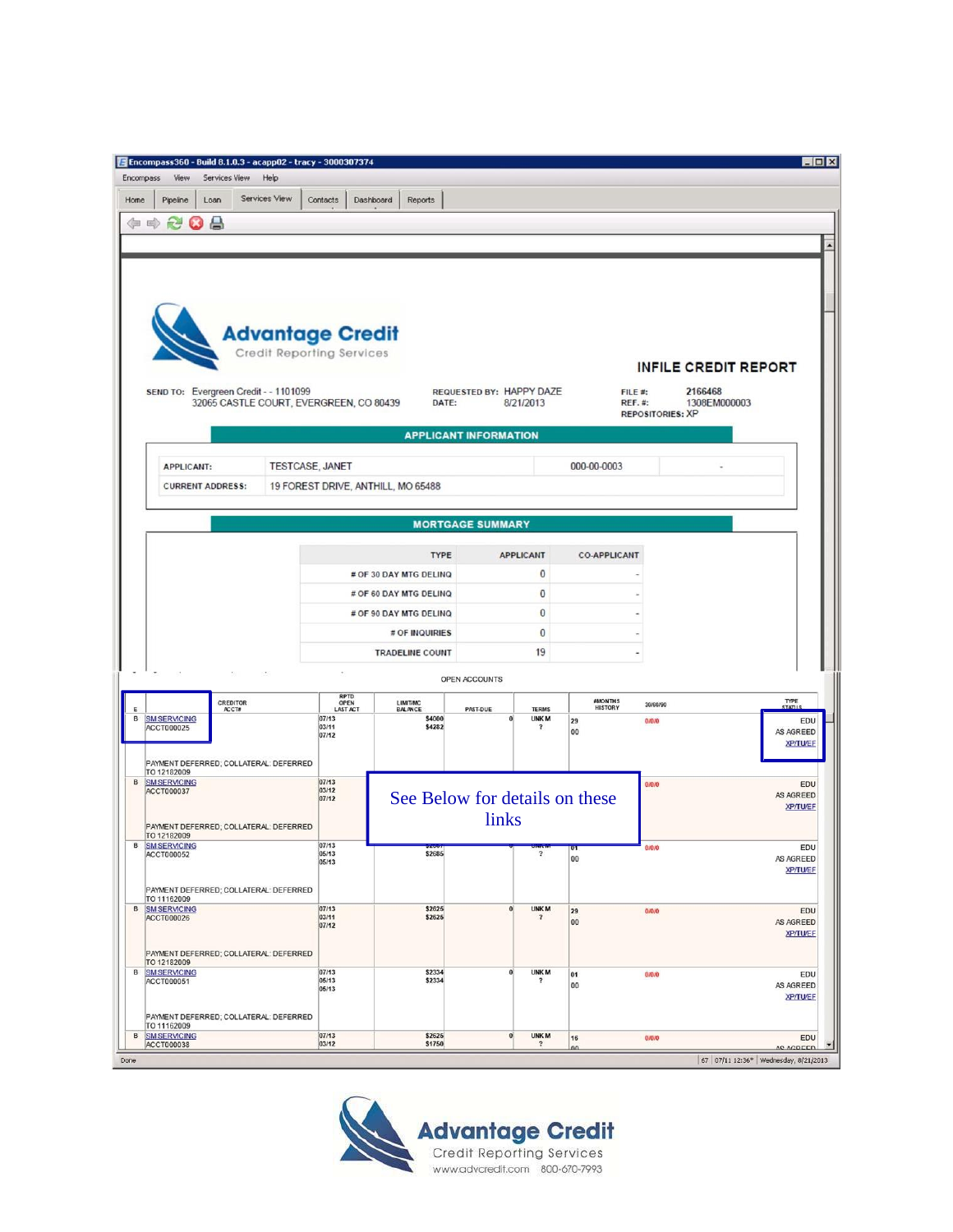| https://credit.advcredit.com/?key=BE-4E5973C&orderid=2166119&recordid=105&userid=22592 - Origin - Windows Internet Explorer / |           |                                |                               |                               |                               |                                |                                |                  |                            |                                                            | $\blacksquare$ $\blacksquare$ $\times$ |
|-------------------------------------------------------------------------------------------------------------------------------|-----------|--------------------------------|-------------------------------|-------------------------------|-------------------------------|--------------------------------|--------------------------------|------------------|----------------------------|------------------------------------------------------------|----------------------------------------|
| 价太多                                                                                                                           |           |                                |                               |                               |                               |                                |                                |                  |                            |                                                            |                                        |
| <b>Original Tradelines</b>                                                                                                    |           |                                |                               |                               |                               |                                |                                |                  |                            |                                                            |                                        |
| <b>MEGAN TESTCASE</b>                                                                                                         |           |                                |                               |                               |                               |                                |                                |                  |                            |                                                            | File ID: 1                             |
| <b>Creditor Name</b><br>SALLIE MAE 3RD PTY LSC                                                                                |           |                                | Opened<br>03/11               |                               | <b>High Credit</b><br>\$4,000 |                                | <b>Credit Limit</b><br>$s - -$ |                  | <b>Terms</b><br><b>UNK</b> | <b>Status</b><br>AS AGREED                                 |                                        |
| <b>Account Number</b><br>ACCT000025                                                                                           |           |                                | Reported<br>06/13             |                               | <b>Balance</b><br>\$4,000     |                                |                                |                  | <b>ECOA</b><br>B           | $30 - 60 - 90 +$<br>$0 - 0 - 0$                            |                                        |
| <b>Account Type</b><br>EDU                                                                                                    |           | қов                            | <b>Last Activity</b><br>07/12 |                               | للممسيدها<br>Ś.<br>$ -$       |                                | <b>Past Due</b><br>50          |                  | Bureau<br>EXPERIAN         | <b>Payment History</b><br>CCCCCCCCCCCC<br>CCCCCCCCCCC<br>C |                                        |
| <b>Remarks</b><br>STUDENT LOAN-PAYMENT DEFERRED                                                                               |           |                                |                               |                               |                               |                                |                                |                  |                            |                                                            |                                        |
| <b>MEGAN TESTCASE</b>                                                                                                         |           |                                |                               |                               |                               |                                |                                |                  |                            |                                                            | File ID: 2                             |
| <b>Creditor Name</b><br><b>SM SERVICING</b>                                                                                   |           | <b>Opened</b><br>$\sqrt{3/11}$ |                               | <b>High Credit</b><br>\$4,000 |                               | <b>Credit Limit</b><br>$s - -$ |                                | Terms            |                            | Status<br><b>AS AGREED</b>                                 |                                        |
| <b>Account Number</b><br>ACCT000025                                                                                           |           | Reported<br>07/13              |                               | Balance<br>\$4,282            |                               |                                |                                | <b>ECOA</b><br>B |                            | $30 - 60 - 90 +$<br>$0 - 0 - 0$                            |                                        |
| <b>Account Type</b><br>EDU                                                                                                    | KOB<br>B  | <b>Last Activity</b><br>07/12  |                               | Payment<br>$s - -$            |                               | <b>Past Due</b><br>\$0         |                                | Bureau           | <b>TRANSUNION</b>          | <b>Payment History</b><br>CC                               |                                        |
| <b>Remarks</b><br>PAYMENT DEFERRED; COLLATERAL: DEFERRED TO 12182009                                                          |           |                                |                               |                               |                               |                                |                                |                  |                            |                                                            |                                        |
| <b>MEGAN TESTCASE</b>                                                                                                         |           |                                |                               |                               |                               |                                |                                |                  |                            |                                                            | File ID: 3                             |
| <b>Creditor Name</b><br>SALLIE MAF                                                                                            |           | Opened<br>03/11                |                               | <b>High Credit</b><br>\$4,000 |                               |                                | <b>Credit Limit</b><br>$s - -$ |                  | <b>Terms</b><br>- -        | <b>Status</b><br>AS AGREED                                 |                                        |
| <b>Account Number</b><br>ACCT000025                                                                                           |           | Reported<br>07/13              |                               | <b>Balance</b><br>\$4,282     |                               |                                |                                |                  | <b>ECOA</b><br>В           | $30 - 60 - 90 +$<br>$0 - 0 - 0$                            |                                        |
| <b>Account Type</b><br>EDU                                                                                                    | KOB<br>ΙF | <b>Last Activity</b><br>01/13  |                               | Payment<br>$s - -$            |                               | \$0                            | <b>Past Due</b>                |                  | <b>Bureau</b><br>EQUIFAX   | <b>Payment History</b>                                     |                                        |
| <b>Remarks</b><br>STUDENT LOAN - PAYMENT DEFERRED                                                                             |           |                                |                               |                               |                               |                                |                                |                  |                            |                                                            |                                        |

### Click on the bureaus' for detailed information on how each bureau is reporting